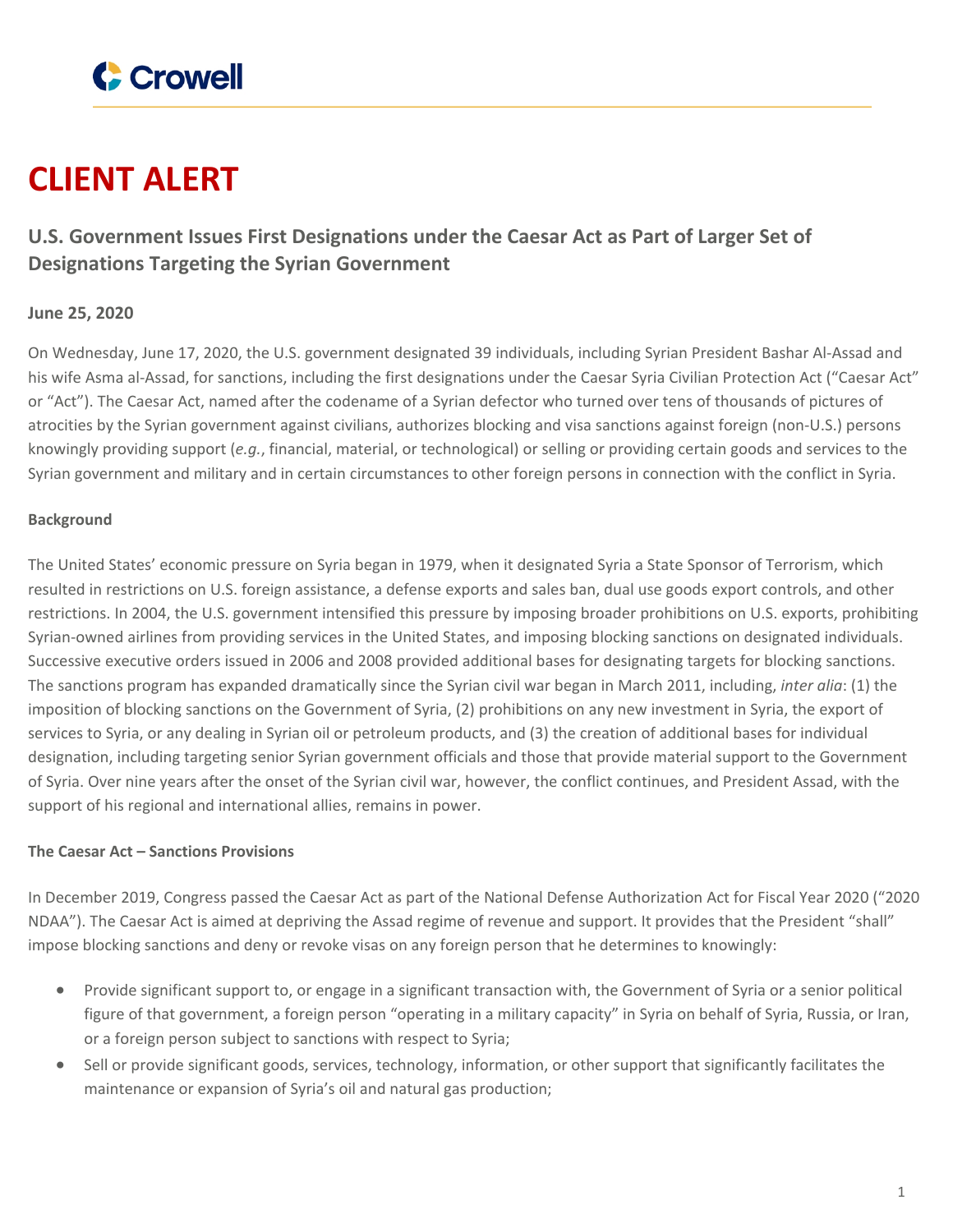

- Sell or provide aircraft or aircraft parts, or significant goods or services for the operation of aircraft, that are used for military purposes in Syria on behalf of the Government of Syria to any foreign person operating in an area directly or indirectly controlled by the Government of Syria or foreign forces associated with the Government of Syria; or
- Directly or indirectly provide significant construction or engineering services to the Government of Syria.

The Caesar Act's sanctions became effective on Wednesday, June 17, 2020. On the same day, the State Department and Treasury Department undertook coordinated actions, resulting in the designation of 39 individuals and entities for blocking sanctions. Of these 39 targets, the State [Department](https://www.state.gov/syria-caesar-act-designations/) designated 15 targets under Executive Order 13894. These include redesignating Bashar Al-Assad and the Iranian militia Fatemiyoun Brigade, and also designating Bashar Al-Assad's wife Asma Al-Assad and the Fourth Division of the Syrian Arab Army. Executive Order 13894 was initially promulgated in order to respond to Turkey's October 2019 military offensive in Syria following President Trump's announcement that U.S. forces would "no longer be in the immediate area" of Turkey's operation. However, it included broad language authorizing sanctions on, *inter alia*, any "foreign person" determined to be responsible for or complicit in, or to have engaged in or financed "the obstruction, disruption, or prevention of a ceasefire in northern Syria," or to be "an adult family member" of such a person. The State Department relied on these authorities in Executive Order 13894 for its designations.

The Treasury [Department](https://home.treasury.gov/news/press-releases/sm1037) designated another 24 targets under earlier sanctions authorities related to Syria, primarily under Executive Order 13573 for being agencies or instrumentalities of, or being owned or controlled by, the Government of Syria, and Executive Order 13582 for materially assisting or supporting the Government of Syria.

Of these 24 targets, the Office of Foreign Assets Control (OFAC) also designated nine under the Caesar Act, including individuals and entities involved in large real estate development projects that promise to generate revenue for the Syrian government via concession or joint venture arrangements. The Treasury Department noted that some of these developments are on land confiscated from Syrians displaced by the regime in the course of the civil war.

Secretary Pompeo, in a statement accompanying the designations, emphasized that this action is intended to be the beginning of a sustained campaign, and that the State Department expects "many more sanctions" in the coming months.

### **The Caesar Act – 311 Special Measures**

Separately, the Caesar Act requires the Secretary of the Treasury to determine whether the Central Bank of Syria is a "financial institution of primary money laundering concern" under 31 U.S.C. § 5318A and, if so, to impose one or more of five special measures authorized by that statute. This authority is commonly referred to as "311 Special Measures" because it was established pursuant to section 311 of the USA PATRIOT Act.

Special measures (1) through (4) authorize additional recordkeeping, information collection, and reporting requirements on covered U.S. financial institutions, and special measure (5) authorizes prohibitions or conditions on the opening or maintaining in the United States of correspondent or payable-through accounts for, or on behalf of, a foreign banking institution, if such correspondent account or payable-through account involves the foreign financial institution found to be of primary money laundering concern. Special measure (5) can function to cut off the target financial institution from access to the U.S. financial system and make it very difficult to transact in U.S. dollars. It is the most frequently-imposed special measure, and must be imposed through rulemaking.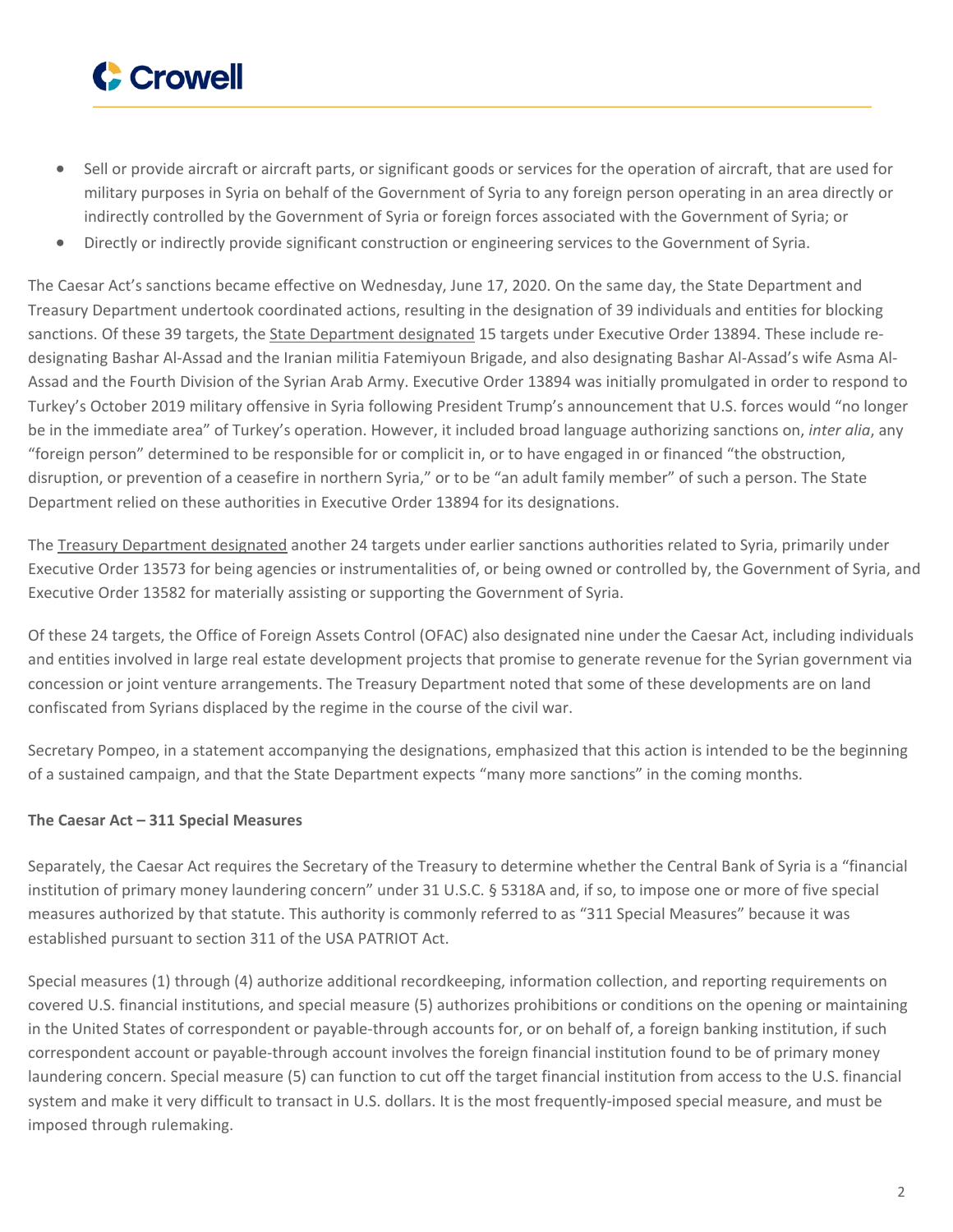

Because the Central Bank of Syria has been subject to blocking sanctions since the U.S. government designated the Government of Syria in 2011, the practical impact of such restrictions may be less severe than they usually are. Nonetheless, in the event the Treasury Department imposes special measure (5), U.S. financial institutions would have additional affirmative due diligence obligations with respect to correspondent accounts they maintain for foreign financial institutions to ensure they are not used for transactions involving the Central Bank of Syria.

The Caesar Act requires the Secretary of the Treasury to determine whether the Central Bank of Syria is a "financial institution of primary money laundering concern" within 180 days of the passage of the Act. The end of the 180 day period was June 17, 2020, the same day the sanctions provisions went into effect. As of the date of this alert, Treasury has not publicly announced a determination.

#### **Practical Impact**

Against the backdrop of the already severe U.S. sanctions program addressing Syria, additional designations under the Caesar Act do not represent a qualitative change in the nature of U.S. person prohibitions on dealing with the regime or doing business in Syria. Indeed, although the State Department addressed the June 17 designations in a release entitled "Syria Caesar Act Designations," each of the 39 designations could have been made based on pre-existing authorities, and the Caesar Act was not needed to issue them.

The Act does highlight risks for foreign persons doing business in or with Syria that they too can become subject to blocking sanctions, and the authority targeting persons operating in a "military capacity" on behalf of Russia and Iran explicitly focuses on the role those countries are playing in the conflict. Nonetheless, in the pre-Caesar Act period, OFAC had already designated numerous targets – including business cronies of the regime and Russian, Iranian, and other non-Syrian targets – under previous executive orders in the Syria program. Thus, these secondary sanctions authorities in the Caesar Act do not appear to represent a major expansion of the program. However, they may prompt a renewed interest by the administration in targeting such persons. Secretary Pompeo's statements about a sustained targeting campaign support this notion.

If the Secretary of the Treasury finds that the Central Bank of Syria is a financial institution of money laundering concern, he may then propose one or more special measures. A final rule imposing the fifth special measure pursuant to section 311 would require financial institutions in the United States to undertake specific diligence in order to ensure that the central bank cannot access the U.S. financial system, either directly or through nested correspondent relationships. U.S. banks are already required to block transactions in which the Central Bank of Syria has an interest, but such a 311 special measure could make the required additional diligence more specific.

Finally, though the authorities in the Caesar Act may not appear to effect a dramatic change in the program, to the extent the U.S. government follows up on Secretary Pompeo's promise to aggressively continue designations, the combined weight of those designations will increasingly weigh on the Syrian economy.

For more information, please contact the professional(s) listed below, or your regular Crowell & Moring contact.

**[Caroline](https://www.crowell.com/professionals/Caroline-Brown) E. Brown** Partner – Washington, D.C. Phone: +1.202.624.2509